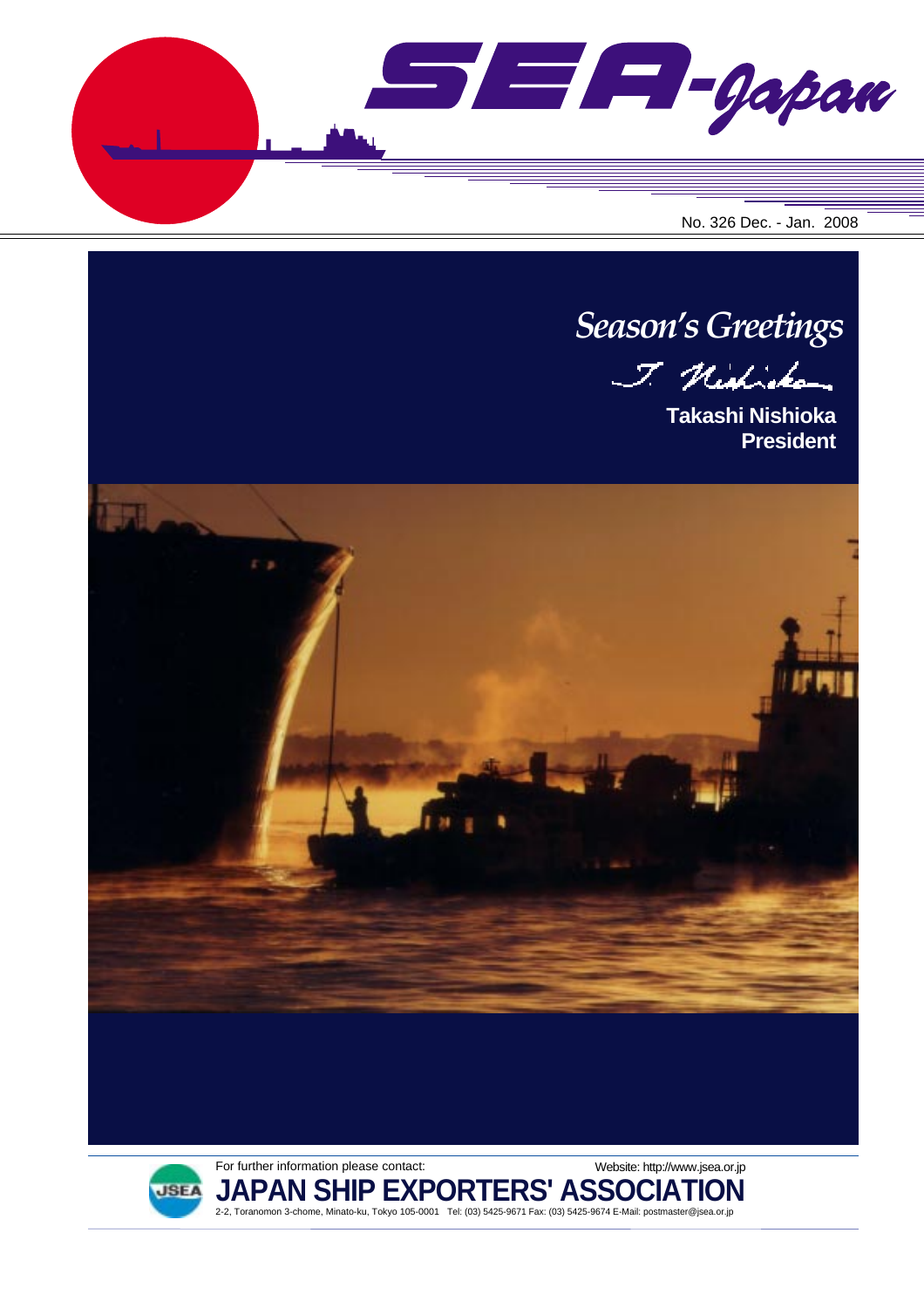### IHIMU completes 8,450TEU Container Ship, MAERSK SINGAPORE

IHI Marine United Inc. delivered the 8,450TEU container ship, MAERSK SINGAPORE, for Maersk Line through Reederei Blue Star GmbH at its Kure Shipyard. The MAERSK SINGAPORE is the last ship of a series of eight to deploy under its Europe/Asia service.

The MAERSK SINGAPORE is a new generation of post-Panamax size container ships and has features such as larger capacity and good stability, installation of common rail electronically-controlled DU-Sulzer 12RT-flex 96C high power engine, superior hull form for efficient speed and good fuel consumption, about 700 reefer container receptacles, lashing bridges to simply secure on-deck containers and integrated bridge system with one-



man operation design.

In order to realize the good propulsion performance, economical operation, and good maneuverability of the ship, IHIMU designed the ship with its technical and engineering expertise, CFD analysis, 3D-FEM ship model analysis, walk-through simulation, and apparatus installation simulation utilizing CIM system, "Ajisai," which IHIMU originally developed.

Principal particulars L (o.a.) x B x D x d: 335.0m x 42.8m x 24.4m x 14.0m DWT/GT: abt. 97,000t/94,000 Loading capacity: 8,450TEUs Main engine: DU-Sulzer 12RT-flex 96C diesel x 1 unit MCR: 61,900kW x 94.0rpm Speed, service: 24.5kt Classification: Germanischer Lloyd Completion: Aug. 30, 2007

# Namura completes 22,500cbm Semi-Ref. type LPG Carrier, RHOURD EL ADRA, for Hyproc Shipping

Namura Shipbuilding Co., Ltd. has delivered RHOURD EL ADRA, a 22,500cbm semi-refrigerated type LPG carrier to the owner, Hyproc Shipping Company, at its Imari Shipyard & Works on Aug. 31, 2007. This is the first of two sister vessels for the owner.

Experience gained from the operation by NAFTOMAR of previously built two vessels has been reflected in the new design.

The normal operational area is mainly planned for Europe and the Mediterranean for this type of the vessel, and the hull of the vessel is optimized to have large loading capacity with relatively small gross tonnage, considering the high frequency of portcalls for the vessel.

Weir LGE Process, an engineering company, in Scotland provided technical cooperation and took charge of the cargo handling part in the partnership with Namura.

The cargo can be carried in the semi-refrigerated, semi-pressurized, or full-refrigerated condition, and the gas plant is capable of containing and handling cargoes such as LPG, Anhydrous Ammonia, Butadiene, VCM, etc.

Main features are as follows. All crew have a private cabin with toilet and bath. The No. 2 tank is the biggest single bi-lobe tank in the world. The bow thruster is used to facilitate berthing and maneuvering at respective ports. The engine room arrangement has been improved to secure maintenance space at various auxiliary machines. As the latest measures

against pirates, the vessel is fitted with a CCTV system equipped with surveillance cameras. Spare parts management system (AMOS) which manages the supply of spare parts from the shore is fitted.

Principal particulars

 $L$  (o.a.) x  $L$  (B.P.) x  $B$  x  $D$  x d: 156.07m x148.00m x 25.00m x 16.5m x 8.3m

Gross tonnage: 16,938 Cargo tank capacity: 22,500cbm Main engine: B&W 6S50MC (Mk 6) Output: 8,090kW x 120.0rpm Speed, service: 16.5kt Classification: BV

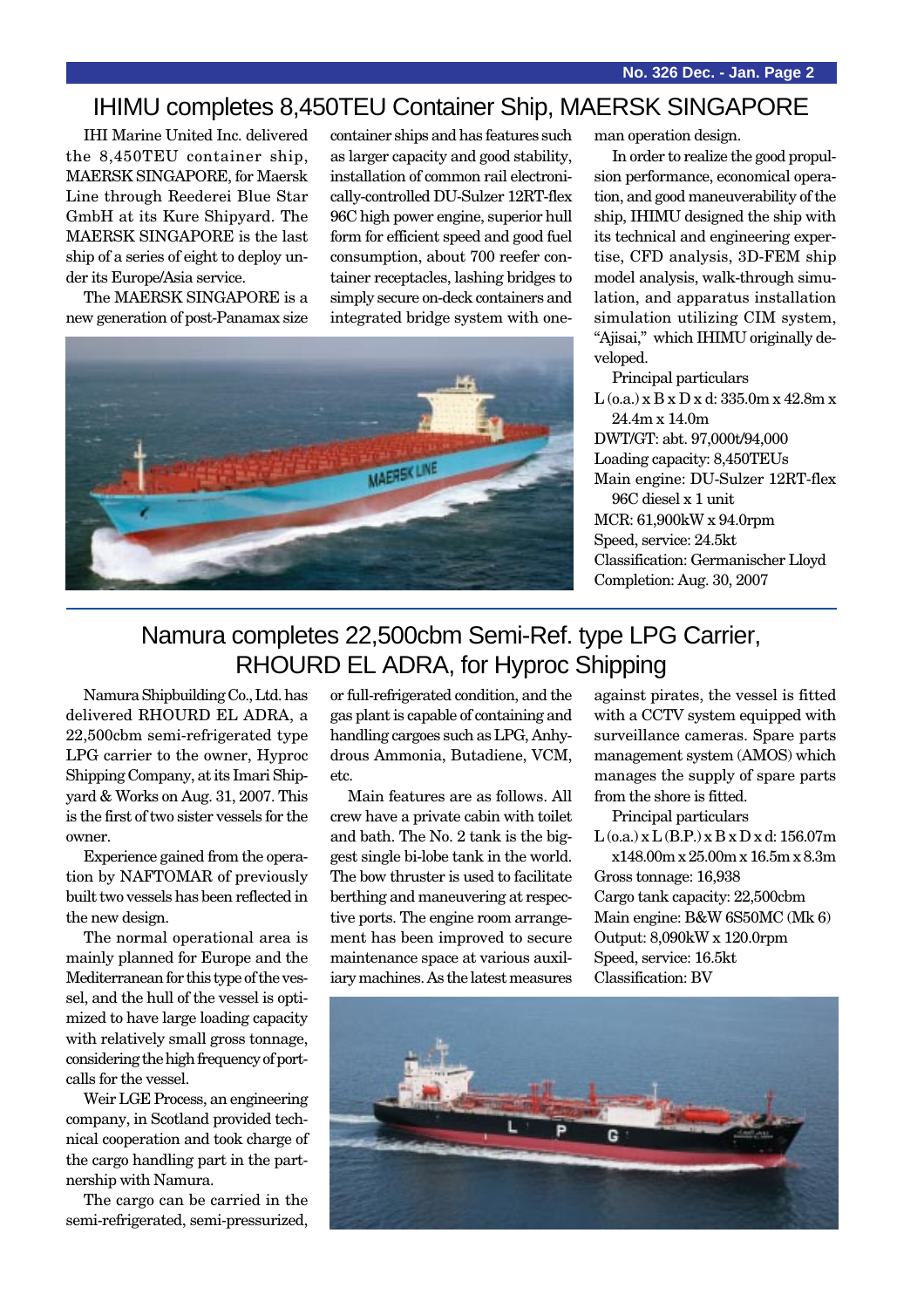### SKD completes 25,000DWT chemical tanker, GINGA PANTHER

Shin Kurushima Dockyard Co., Ltd. (SKD) completed the 25,000DWT chemical tanker, GINGA PANTHER (HN: 5428), for Achilles Line Shipping S.A. at Hiroshima Dockyard on June 7, 2007.

The chemical tanker has 28 cargo tanks including small and large ones, based on the latest design for this type. Cargo tank material is SUS316LN as measures for anti-corrosion and quality assurance of cargoes. The cargo handling system consists of one submerged pump and one cargo line per cargo tank. This allows transporting a variety of chemical and petroleum products. Corrugated bulkheads are used for cargo tanks, which eliminate the projected members that may be obstacles to cleaning tanks.

For increased propulsion efficiency, bulbous bow, A.S. Fin (asymmetric fin), and turbo-ring are installed. The A.S. Fin is attached to the stern below water line, and the turbo-ring is located after the propeller. A bow thruster is mounted for swift berthing and unberthing work. A large-ca-



pacity dinitrogen generator is installed in the engine room considering safety of transport and cargo handling efficiency.

The vessel has obtained Class NK 'M0' notification. Main engine remote control at the bridge and main engine and machinery remote control in the engine room can be achieved. Centralized control of the engine and machinery is also available.

Principal particulars Owner: Achilles Line Shipping S.A. Builder: Shin Kurushima Dockyard Co., Ltd. Hull No.: 5428 Ship type: Chemical tanker  $L$  (o.a.) x  $L$  (p.p.) x  $B$  (mld.) x  $D$  (mld.) x d (mld.): 159.98m x 154.00m x 26.80m x 14.20m x 9.85m DWT/GT: 25,338t/16,222 Main engine: Mitsubishi 6UEC52LA diesel x 1 unit Speed, service: abt. 15.5kt Classification: NK Completion: June 7, 2007

### Naikai completes 2,553TEU container carrier, KOTA PERDANA

Naikai Zosen Corporation completed construction of KOTA PERDANA, a container carrier with a container carrying capacity of 2,553TEUs, at Innoshima Shipyard on Nov. 14, 2004.

The carrier has the total carrying capacity of 2,553TEUs including 250 reefer containers. Cargo holds consist of six compartments, and each hold is fully equipped with cell guides. Ten

hatches are provided, and lashing bridges are installed on the upper deck.

The main engine of the carrier uses a super-long stroke diesel engine for energy saving. A large-diameter and five-blade propeller and an energysaving stern form are adopted for increased propulsion efficiency.

Berthing and unberthing are facilitated with employment of a bow



thruster. An auto-healing system is used to ensure safe cargo handling, and navigation safety is maintained with a collision avoidance assisting system, etc.

| Principal particulars                |
|--------------------------------------|
| 199.93m                              |
| 188.00m                              |
| 32.20m                               |
| 16.60m                               |
| Draught (mld.):<br>9.80m (designed)  |
| 33,423t/27,104                       |
| 25                                   |
| Hitachi-MAN B&W                      |
| 7S70MC-C diesel x 1 unit             |
| $21,735$ kW x $91$ min <sup>-1</sup> |
| 19,560 kW x 88min <sup>-1</sup>      |
| 24.756kt                             |
| about 22.2kt                         |
| NK                                   |
| Panama                               |
| 705                                  |
| Nov. 14, 2007                        |
|                                      |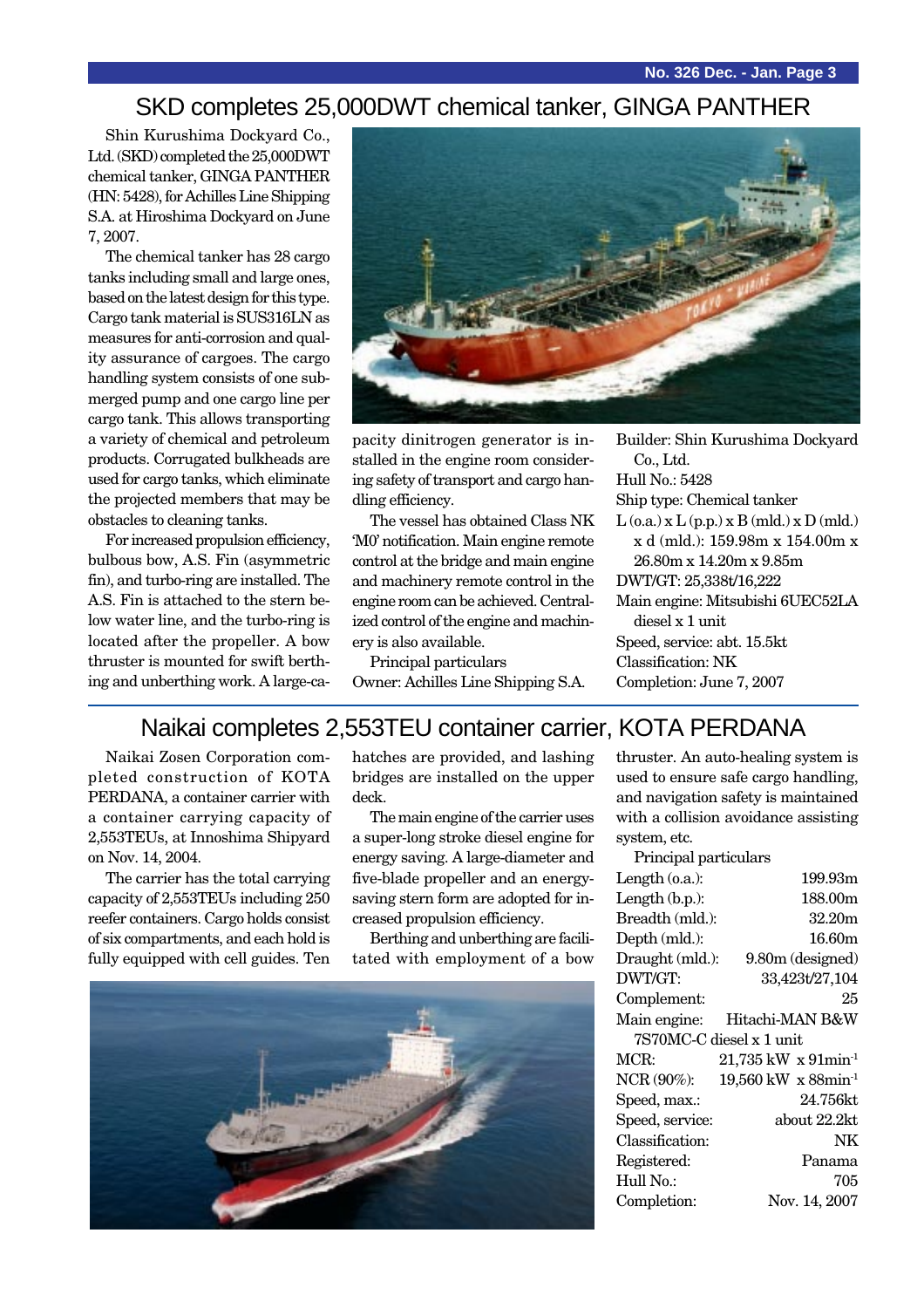### Imabari completes PCC MORNING CHARLOTTE

Imabari Shipbuilding Co., Ltd. has completed the pure car carrier, MORN-ING CHARLOTTE (HN: 1464) at its Marugame Works for the domestic owner. The MORNING CHARLOTTE is the first PCC of the series of two vessels, which are now deployed in EUKOR's worldwide trading.

Part of a total delivery of eight PCCs including the above, the vessel is designed with the carrying capacity of 6,502 cars based on the passenger car RT43, and the accommodation capacity includes recreation vehicles, land cruisers, trucks, dump trucks, etc.

The general arrangement of the carrier consists of four cargo holds and 12 car decks, and a garage is provided on the uppermost accommodation deck aft part. To cope with increasing loading capability, two liftable panel type car decks, Nos. 7 and 9, are provided and are operated by a lift car (SWL30t). No. 6 deck is a roll-on/off deck (drive-through access) with a folding type stern rampway (starboard side, SWL100t) and a flap type center side rampway (starboard side, SWL15t). The center rampway can move vertically between Nos. 5 and 6 car decks according to tidal conditions. Both fixed and movable type hold

rampways are installed and arranged suitably to lead the vehicles to designated loading deck.

The main propulsion unit consists of UE marine diesel engine, model 8UEC-60LSII of the uni-

flow scavenging exhaust turbocharged, two-stroke, and single acting crosshead type. For remote control, the vessel satisfies the notation M0 of NK class.

The advanced equipment, "Turbo Ring," is installed between the propeller and the boss cap to increase the speed performance including energy saving. Onboard electricity demand is supplied by three diesel generators, which are controlled by an automatic starting and/or stopping apparatus, synchronizing apparatus and power/ frequency control device.

Safe ship operation is ensured with advanced navigation systems including AIS, ECDIS, VDR and Course recorder, etc.

Principal particulars



| $L$ (o.a.) x $L$ (b.p.) x $B$ x $D$ (accommoda- |                          |
|-------------------------------------------------|--------------------------|
| tion deck) $x$ d (ext): 199.94m $x$             |                          |
| $190.00m \times 32.2m \times 34.34m \times$     |                          |
| 10.016m                                         |                          |
| Deadweight:                                     | 22,578t                  |
| Gross tonnage:                                  | 60,876                   |
| Car carrying capacity: 6,502 units              |                          |
| (standard type)                                 |                          |
| Main engine: KOBE DIESEL-MIT-                   |                          |
| SUBISHI 8UEC 60LSII x 1 unit                    |                          |
| MCR:                                            | 15,540 kW x 104rpm       |
| NCR:                                            | 13,210 kW x 98.5rpm (85% |
| MCR)                                            |                          |
| Speed, service: 2                               | $0.15\,\mathrm{kt}$      |
| Classification: NK, NS* (Vehicle Car-           |                          |
| rier) and *MNS, M0                              |                          |
| Complement:                                     | 25                       |
| Completion:                                     | Aug. 31, 2007            |
|                                                 |                          |

# 110,000 DWT Double Hull Tanker MV "MARE ITALICUM" Delivered

Mitsui Engineering & Shipbuilding Co., Ltd. (MES) has completed and delivered the 110,000DWT doublehull tanker "MARE ITALICUM" (HN: 1675), which had been under construction at the Chiba Works, to her owner

—Fourth Aframax Type Tanker—

Fratelli d'Amico Armatori S.p.A., Italy. This is the fourth sister ship of the Aframax type tanker by MES.

The vessel has a cargo tank capacity of 128,000m3 , which is one of the largest capacities of the Aframax

> tanker with 42 meter width. The vessel has deadweight of as much as 110,500 tons. The vessel has the newest hull form including the bulbous bow and stern arrangement, which leads to the highest pro

pulsion performance of the Aframax type tanker.

Three types of oils can be loaded and unloaded simultaneously using three cargo pumps with self-stripping system. The vessel has two ballast pumps for easy ballasting and deballasting operations. The vessel has RINA Notation "COVENT" which establishes satisfactory ventilation in case of oil leakage in the ballast tank.

Two sets of Global Positioning System (GPS) are installed to enable complete satellite navigation. The Electronic Chart Display Information System (ECDIS) and Automatic Ship Identification System (AIS), and a

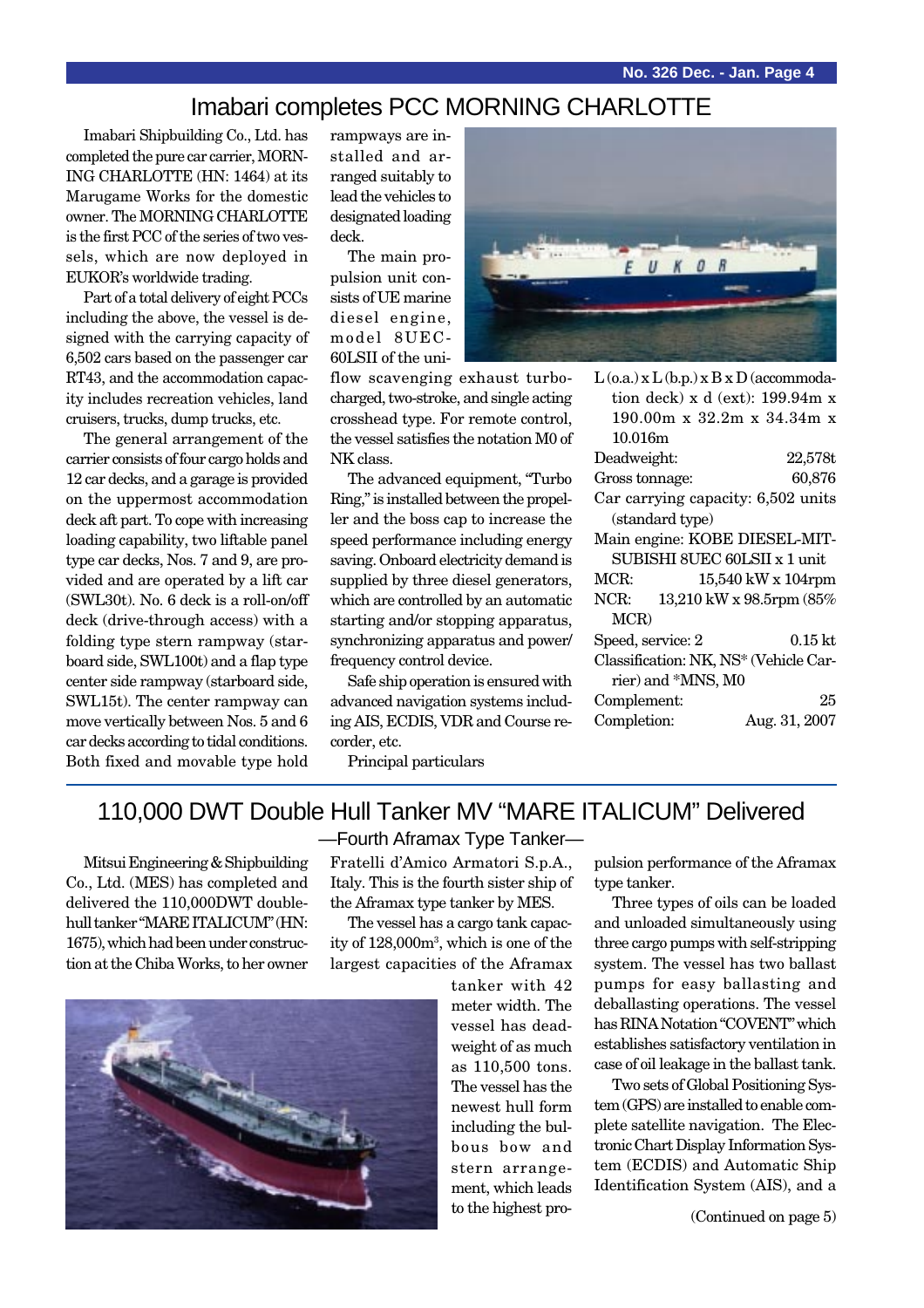# New addresses of member companies and association

### **SAJ moves to:**

The Shipbuilders' Association of Japan (SAJ) moved to a new office building on Oct. 9, 2007.

New address:

Shipbuilders' Association of Japan (SAJ)

5F, Toranomon No. 30 Mori Building, 3-2-2, Toranomon, Minato-ku, Tokyo 105-0001, Japan

#### Phone No.:

03-5425-9527 (Domestic) +81-3-5425-9527 (International) Fax No.:

03-5425-9533 (Domestic) +81-3-5425-9533 (International)

E-mail address:

webmaster@sajn.or.jp



SAJ Office

(Continued from page 4)

Voyage Data Recorder (VDR) are installed for better route planning and safety navigation.

| Principal particulars  |                             |
|------------------------|-----------------------------|
| Length $(0.a.)$ :      | 245.50m                     |
| Length $(b.p.):$       | 234.00m                     |
| Breadth (mld.):        | 42.00 <sub>m</sub>          |
| Depth (mld.):          | 21.50m                      |
| $Draft (mld.)$ :       | 14.95m at full load         |
| DWT/GT:                | 110,295t/59,611             |
| Cargo tank capacity:   | $128,073m^3$                |
| $(100\%)$              |                             |
|                        | Main engine: MITSUI-MAN B&W |
| 7S60MC diesel x 1 unit |                             |
| $MCR$ :                | 14,280kW x 105rpm           |
| Speed:                 | 14.9kt                      |
| Complement:            | 29                          |
| Classification:        | <b>RINA/LR</b>              |
| Completion:            | Sept. 12, 2007              |

Website address: http://www.sajn.or.jp/ (No change)

#### **SHIME moves to:**

Sumitomo Heavy Industries Marine & Engineering Co., Ltd. moved to a new office building on Sept. 10, 2007.

#### New address:

Sumitomo Heavy Industries Marine & Engineering Co., Ltd.

- ThinkPark Tower, 2-1-1, Oosaki, Shinagawa-ku, Tokyo 141-6025, Japan
- Phone No.:
	- 03-6737-2621 (Business, domestic) +81-3-6737-2621 (Business, inter-



SHIME Office and SSK Office (below)



national) Fax No.: 03-6866-5169 (Domestic) +81-3-6866-5169 (International) Website address: http://www.shi.co.jp/

#### **Sasebo moves to:**

Tokyo Head Office of Sasebo Heavy Industries Co., Ltd. moved to a new office building on Oct 1, 2007. New address:

Sasebo Heavy Industries Co., Ltd. 17F Hamacho Center Building, 31- 1, Nihonbashihamacho 2-come, Chuo-ku, Tokyo 103-0007, Japan Phone No.:

03-6861-7316 (Business, domestic +81-3-6861-7316 (Business, International)

Fax No.:

03-6861-7356 (Domestic) +81-3-6861-7356 (International)

Website address:

http://www.ssk-sasebo.co.jp/ssk/us/ home/index.html/

### **To our readers**

- Please notify us of any change in address by letter, telefax, or E-mail together with the old mailing label to ensure you continue to receive SEA-Japan.
- We welcome your comments about SEA-Japan. Please address all correspondence to the Japan Ship Exporters' Association (JSEA), or the Japan Ship Centre (JETRO) in London.
- Address (Tokyo): 2-2, Toranomon 3-chome, Minato-ku, Tokyo 105-0001 / Tel: (03) 5425- 9671 Fax: (03) 5425-9674 E-mail: postmaster@jsea.or.jp
- Address (London): 2nd Floor, 6 Lloyd's Avenue, London EC3N 3AX, UK / Tel: +44 (0) 20 7680 9456 / Fax: +44 (0) 20 7680 9416

E-mail: info@jsc.org.uk URL: http://www.jsc.org.uk Portalsite: maritimejapan.com